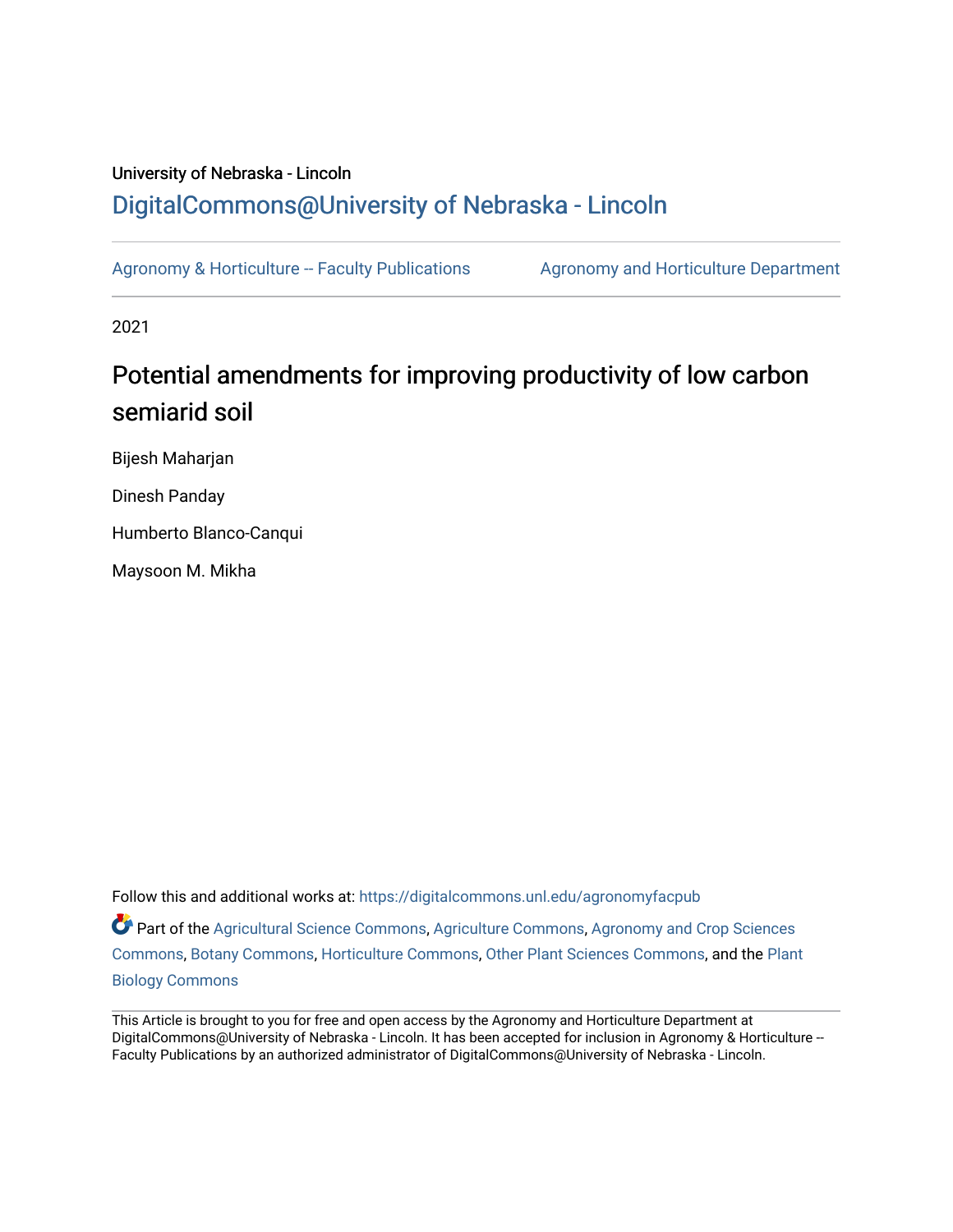DOI: 10.1002/agg2.20171

#### ORIGINAL RESEARCH ARTICLE **ORIGINAL RESEARCH ARTICLE**

**Agrosystems**

 $\overline{\phantom{a}}$ 

# **Potential amendments for improving productivity of low carbon semiarid soil**

| Bijesh Maharjan <sup>1</sup> O |  |
|--------------------------------|--|
| Maysoon M. Mikha <sup>3</sup>  |  |

**Dinesh Panday<sup>2</sup>**  $\bullet$  **| Humberto Blanco-Canqui<sup>1</sup>**  $\bullet$ 

<sup>1</sup> Dep. of Agronomy and Horticulture, Univ. of Nebraska, Lincoln, NE 68583, USA <sup>2</sup> Univ. of Tennessee, Knoxville, TN 37996,

**USA** 

<sup>3</sup> USDA-ARS, Akron, CO 80720, USA

#### **Correspondence**

Bijesh Maharjan, Dep. of Agronomy and Horticulture, Univ. of Nebraska, Lincoln, NE, USA. Email: [bmaharjan@unl.edu](mailto:bmaharjan@unl.edu)

Assigned to Associate Editor Varaprasad Bandaru.

#### **Abstract**

Applying soil amendments with high C content can potentially improve soil properties and increase crop yields. The objective of this 3-yr field study was to evaluate the effects of organic amendments on soil organic C (SOC), chemical properties, crop nutrient uptake, and crop yields in a low C sandy loam soil near Scottsbluff, NE. The field was planted to dry bean (*Phaseolus vulgaris* L.) in 2017, maize (*Zea mays* L.) in 2018, and sugar beet (*Beta vulgaris* L.) in 2019. Char at 22.3, 44.6, 66.9, 89.2, and 133.8 Mg ha<sup>-1</sup>; biochar at 5.6 and 11.2 Mg ha<sup>-1</sup>; and composted manure and municipal compost each at 33.6 and  $67.2 \text{ Mg} \text{ ha}^{-1}$  were applied and incorporated into the soil. In 1 yr after application, organic amendments increased SOC level in top 20 cm by 7–60%. In the second year, maize leaf tissue Fe was greater with char treatments and high biochar rate compared with the control. Greater Fe uptake in beet leaf tissue or trend for such was observed in amendment treatments at high rates compared with low rates and the control in the third year. Maize yield was enhanced with char, municipal compost, and high compost manure rate. Biochar was applied at lower rates than other amendments, and it had no effects on the parameters studied. Results suggest that locally available organic products can be potential soil amendments to increase SOC and enhance productivity. Care needs to be taken to prevent salt buildup and unwanted toxic material accumulation associated with amendments.

#### **1 INTRODUCTION**

Soil degradation, nutrient depletion, and declining crop productivity are major constraints in agriculture, particularly in semiarid region of the U.S. Great Plains (MacCarthy et al., [2010;](#page-9-0) Mikha et al., [2017;](#page-9-0) Rajashekhara Rao et al., [2012\)](#page-10-0). This region of the United States was exposed to the historic Dust Bowl of the 1930s as the cropland lost its top productive surface rich with organic material resulting in decreased

**Abbreviations:** SOC, soil organic carbon.

land productivity (Larney & Angers, [2012;](#page-9-0) Stewart, [2004;](#page-10-0) Tanaka & Aase, [1989\)](#page-10-0). The recovery of cropland from topsoil losses and decline in productivity may require a long period of restoration (Pimentel & Burgess, [2013\)](#page-10-0). Previous research documented that the Dust Bowl caused some cropland to lose approximately 27–30 cm of topsoil and land productivity, both of which are not yet restored (Mikha et al., [2014,](#page-9-0) [2017\)](#page-9-0). At present, the soils in the semiarid region of the Great Plains are characterized by low soil organic C (SOC) and low productivity due to intensive tillage, low precipitation, wind erosion, and frequent droughts (Mikha et al., [2014;](#page-9-0)

This is an open access article under the terms of the [Creative Commons Attribution](http://creativecommons.org/licenses/by/4.0/) License, which permits use, distribution and reproduction in any medium, provided the original work is properly cited.

© 2021 The Authors. *Agrosystems, Geosciences & Environment* published by Wiley Periodicals LLC on behalf of Crop Science Society of America and American Society of Agronomy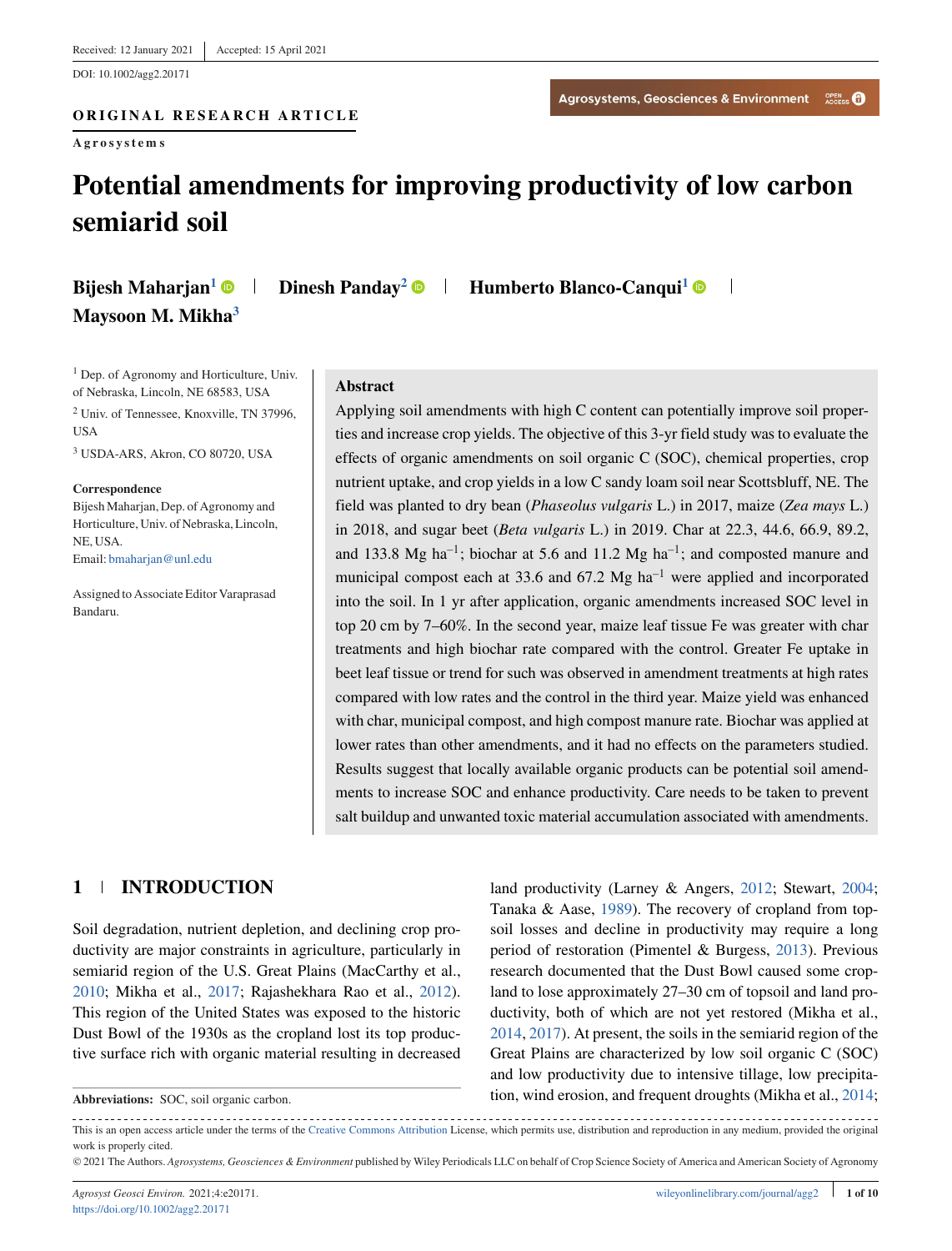Nielsen & Calderon, [2011\)](#page-9-0). Hence, it is important to improve soil properties to enhance soil productivity and optimize the benefits of agricultural inputs in semiarid region of the Great Plains.

Organic amendments can be alternative to and complement inorganic fertilizer for enhancing soil productivity (Uzoma et al., [2011\)](#page-10-0). Extensive use of inorganic fertilizers in semiarid regions is not favored due to soil with low crop yield potential and subsequent reduced return on input cost (Wang et al., [2016\)](#page-10-0). In contrast, organic amendments could supply essential plant nutrients and C to improve soil properties and productivity (Sanderman et al., [2009\)](#page-10-0). For instance, composted manure was reported to improve soil physical and chemical properties and increase crop yield (Hergert & Nielsen, [2010;](#page-9-0) Maharjan & Hergert, [2019\)](#page-9-0). However, in some cases, the composted manure benefits can be minimal due to their low amounts of nutrients and organic matter supplying capacity (Lentz et al., [2014;](#page-9-0) Schulz et al., [2014\)](#page-10-0). Municipal compost, which is prepared under a controlled aerobic microbial process to decompose organic matter present in municipal solid waste, is another potential organic amendment that may benefit the soil, crop, and environment (Hosseinpur et al., [2012;](#page-9-0) Mbarki et al., [2018;](#page-9-0) Rodd et al., [2002\)](#page-10-0). It can be particularly beneficial to restore degraded soils of semiarid regions by promoting the activity of microbial communities in soil (Bouzaiane et al., [2007;](#page-8-0) Jedidi et al., [2004\)](#page-9-0).

Furthermore, adding C-enriched materials such as char and biochar containing more C compared with composted manure or municipal compost could be an effective strategy to increase soil C, improve soil chemical properties, and enhance soil productivity. Biochar is promoted to enhance C sequestration, reduce greenhouse gas emissions, and improve soil properties for the potential to increase crop yields (Filiberto & Gaunt, [2013;](#page-9-0) Kätterer et al., [2019;](#page-9-0) Smith, [2016\)](#page-10-0). Coal char, which is the residue from the inefficient burning of coal in a sugar factory in western Nebraska, contains up to 293 g kg<sup>-1</sup> C. Its application to fertilized soils at optimal levels can reduce ammonia volatilization loss (Panday et al., [2020\)](#page-9-0). Blanco-Canqui et al. [\(2020\)](#page-8-0) also found that char application increased SOC after 2 yr of its application, although its benefits on other soil properties or crop yields would take *>*2 yr.

There is a caveat in using some potential soil amendments as they can contain toxic compounds, such as heavy metals, particularly in industrial by-products such as char (Mantovi et al., [2003;](#page-9-0) Wuana & Okieimen, [2011\)](#page-10-0). When such amendments are incorporated into the soil, it may have immediate or buildup through time toxic effects on microorganisms, crops, and human health (Antonious, [2016;](#page-8-0) Mahar et al., [2016\)](#page-9-0). This warrants special attention to determine any potential accumulation of toxic constituents from soil amendment in soil, plant tissue, or grains.

The objectives of this study were to evaluate the effects of biochar, char, composted manure, and municipal compost

#### **Core Ideas**

- ∙ Maize yield was enhanced with char, municipal compost, and compost manure.
- ∙ Crop Fe uptake was increased under char-treated plots.
- ∙ Low application rate of biochar masks its potential benefits to improve soil properties.
- ∙ Locally available potential soil amendment is worth an investigation.

on SOC, soil chemical properties, crop nutrient uptake, and crop yield in a low-yielding soil in the semiarid region of western Nebraska. We hypothesized that the application of organic amendment improves SOC, soil chemical properties, crop nutrient uptake, and crop yield.

# **2 MATERIALS AND METHODS**

A field trial was conducted at a grower's field near Scottsbluff, NE, in 2017–2019. The soil at the study site is a Tripp very fine sandy loam (coarse-silty, mixed, superactive, mesic Aridic Haplustolls) with *<*1% slopes. Soil pH was 8.2, and SOC was 7 mg  $kg^{-1}$ . Our study site falls within the farm area that lost the surface soil (especially the organic layer) while leveling off the field, and the subsurface soil was exposed. This practice of leveling the land for easy management is regular in the area that has rolling topography. Such leveling exposes subsurface soil to the surface and moves surface soil to the lower section of the field. The chosen study site exhibited low productivity and high alkaline soil property. Weather data for the entire trial period were collected from a nearby weather station associated with High Plains Regional Climate Center (HPRCC, [2019\)](#page-9-0).

Four types of organic amendments (char, biochar, composted manure, and municipal compost) were used at different rates as follow: (a) no amendment or control; (b) five rates of char (22.3, 44.6, 66.9, 89.2, and 133.8 Mg ha<sup>-1</sup>); (c) two rates of biochar (5.6 and 11.2 Mg ha<sup>-1</sup>); (d) two rates of composted manure (33.6 and 67.2 Mg ha<sup>-1</sup>); and (e) two rates of municipal compost (33.6 and 67.2 Mg ha<sup>-1</sup>). The experimental plots were organized in a randomized complete block design with four replications, resulting in a total of 48 plots. Each plot size was  $6.1 \times 6.1$  m<sup>2</sup>. Char used in this field study was generated from the coal combustion in the sugar factory in Scottsbluff, NE (Panday et al., [2020\)](#page-9-0). The char was applied to the field after passing through an 8-mm sieve. The biochar was prepared from pine trees and was provided by High Plains Biochar. Composted manure was obtained from a local feedlot, and municipal compost was provided by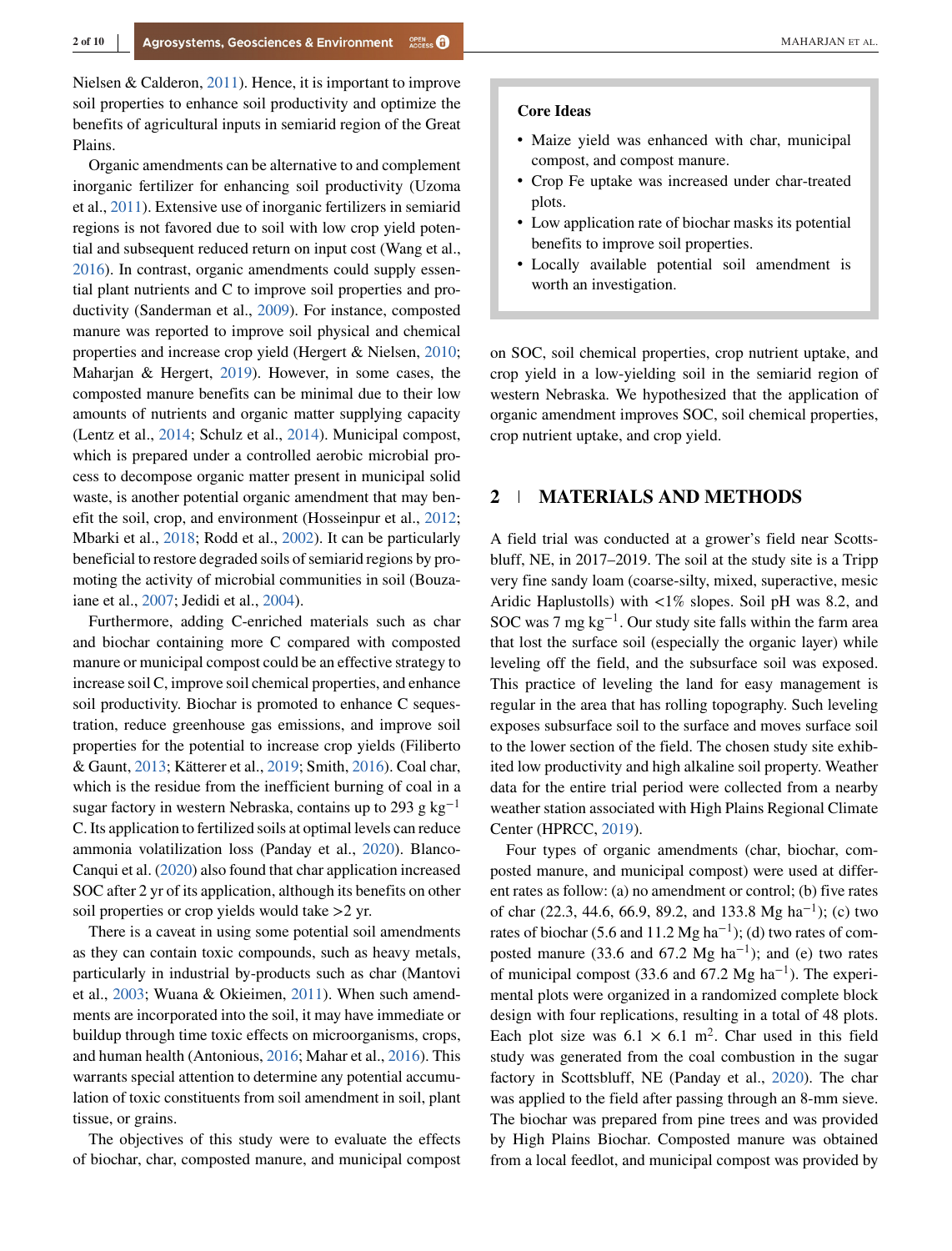**TABLE 1** Chemical properties of the organic amendments (char, biochar, composted manure, and municipal compost) used in the study

| <b>Parameter</b>          | Char  | <b>Biochar</b>  | Composted<br>manure               | <b>Municipal</b><br>compost |
|---------------------------|-------|-----------------|-----------------------------------|-----------------------------|
|                           |       |                 | -% (dry wt. basis) <sup>a</sup> — |                             |
| Moisture                  | 2.1   | 2.6             | 10.0                              | 62.0                        |
| pH                        | 7.6   | 7.0             | 7.0                               | 7.3                         |
| Total C                   | 29.3  | 85.4            | 12.5                              | 18.2                        |
| Total N                   | 0.4   | 0.7             | 1.1                               | 1.5                         |
| P as $P_2O_5$             | 0.2   | nd <sup>b</sup> | 1.6                               | 1.0                         |
| $K$ as $K_2O$             | 0.2   | nd              | 1.6                               | 0.7                         |
| Ca                        | 4.8   | nd              | nd                                | 5.4                         |
| Mg                        | 1.1   | nd              | nd                                | 0.4                         |
| S                         | 0.5   | nd              | 0.3                               | nd                          |
| Fe                        | 1.3   | nd              | 0.7                               | nd                          |
| B                         | < 0.1 | nd              | nd                                | nd                          |
| Zn                        | < 0.1 | nd              | < 0.1                             | nd                          |
| Ash                       | nd    | 6.2             | nd                                | nd                          |
| Trace metals <sup>c</sup> | Yes   | nd              | nd                                | Yes                         |

<sup>a</sup>All parameters except pH are reported on a percentage basis.

<sup>b</sup>Not detected (below detection limit).

<sup>c</sup>Char and municipal compost contain trace metals (As, Cd, Cr, Pb, Hg, and Se) concentrations that were below the phytotoxicity limits for heavy metal for soil contamination (Cameron, [1992\)](#page-8-0).

the City of Scottsbluff, NE. The chemical properties of the amendments are presented in Table 1. All amendments were applied manually and uniformly to the plots and incorporated into 15-cm soil depth immediately after application using the disc harrow. The amendment application occurred once in 2017, whereas the tillage operations were carried out for land preparation every year after that.

The treatment plots were planted to dry bean (*Phaseolus vulgaris* L.) in 2017, maize (*Zea mays* L.) in 2018, and sugar beet (*Beta vulgaris* L.) in 2019. Dry bean was planted on 1 June 2017. Maize was planted on 4 May 2018, and sugar beet on 6 May 2019. Except for treatment application and crop harvest, all other management practices, including commercial fertilizer application, followed the producer's typical farming practices.

During the growing season, aerial imagery was taken early in the season to observe visual color differences due to amendment application. In 2018, soil samples from the top 20 cm were collected from all 48 treatment plots before maize planting. Each sample consisted of a composite of six cores collected with a 3-cm-diam. probe. Collected soil samples were analyzed for  $pH_{1:1}$ , organic C, N, P, K, Ca, Mg, S, Fe, B, Zn, and cation exchange capacity. Crop tissue samples from maize (around the V14−V15 growth stage) and sugar beet (midseason) leaves were collected for nutrient analysis in the first week of July 2018 and 2019, respectively. Twenty recently matured leaves below the whorl from 20 maize plants per plot

were collected in 2018, and four recently matured leaves from four plants per plot were collected for sugar beet crop tissue samples in 2019.

Dry bean and maize were hand harvested from the middle two rows of 1.5 m each from all treatment plots on 27 Sept. 2017 (dry bean) and 22 Oct. 2018 (maize) for yield calculation. The sugar beet was harvested from the middle two rows of 1.5 m each using a single row digger (Kodiak Manufacturing) on 3 Oct. 2019. Subsamples of grain samples from 2017 and 2018 associated with char and control treatments were analyzed for selected heavy metals.

The effect of amendment types and rates on parameters studied (SOC, soil chemical properties, crop nutrients uptake, and yields) were tested using PROC GLIMMIX procedure in SAS software version 9.4 (SAS Institute, [2015\)](#page-10-0) with amendments type, rate, year, and their interaction considered as fixed effects. The replications and their interaction with other factors were considered as random effects. When main or interaction effects were significant, means were separated by the least square means (LSD) test (Littell et al., [2006\)](#page-9-0). A paired *t* test was conducted to determine SOC in amendment treatments relative to the control treatment. Regression analysis for yield or nutrient uptake response to applied char rates were conducted in SAS. Carbon equivalents of amendment application rates were estimated by multiplying the actual amendment rate by C content in the product. Statistical significance was evaluated at *P <* .05 unless otherwise stated.

### **3 RESULTS**

#### **3.1 Weather**

The average annual temperatures at the study site (Figure [1\)](#page-4-0) were 9.8 ˚C in 2017, 8.9 ˚C in 2018, and 5.4 ˚C in 2019 compared with 9.4 ˚C in a 30-yr average (1981–2010). The average annual precipitation was 439 mm in 2017, 539 in 2018, and 557 in 2019. The annual precipitation throughout the study period (2017–2019) exhibited at least 10% greater annual precipitation than a 30-yr average (Figure [1\)](#page-4-0). During the growing season (May–October), average ambient temperatures throughout the study period were within 1.0–1.5 ˚C of the 30-yr average. Occasionally, the ambient temperatures were greater than the 30-yr average such as in May of 2017 by 1.6 ˚C, in October of 2018 by 1.7 ˚C, and in 2019 during May by 4.5 ˚C and October by 4.8 ˚C. Growing season precipitation from May to October varied by year. Compared with the 30-yr average, the growing season precipitation was 2.5% less in 2017, 54.1% higher in 2018, and 37.4% higher in 2019. The hailstorm that occurred on 15 Aug. 2019 damaged sugar beet crop and affected its ripening stage. Throughout the growing season, 2019 was cooler, followed by 2017, than 2018, resulting in a slower rate of growing degree days accumulation.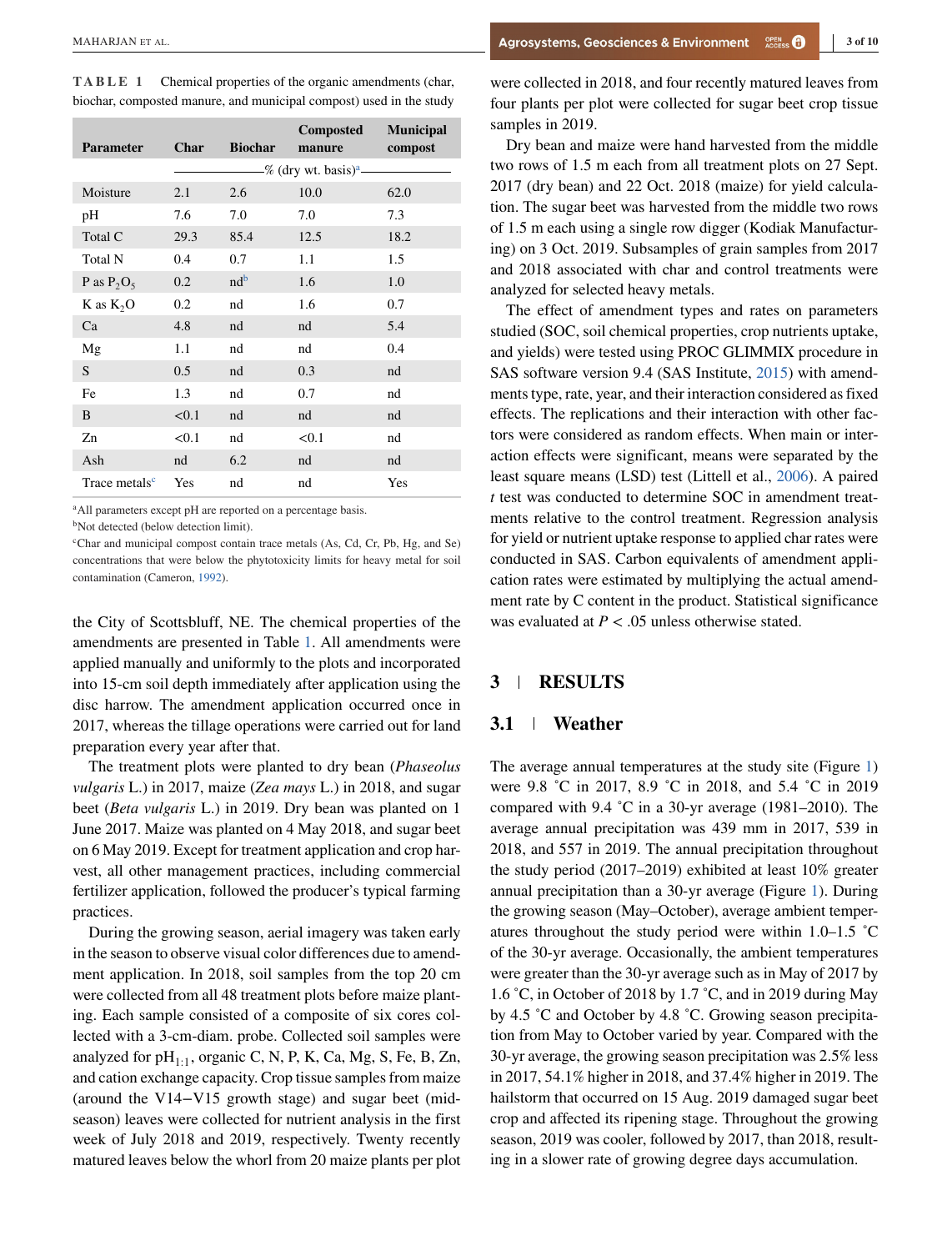<span id="page-4-0"></span>

**FIGURE 1** Monthly cumulative rainfall and average maximum and minimum air temperature in 2017, 2018, 2019 and a 30-year average (1981–2010) in Scottsbluff, NE



**FIGURE 2** Aerial imagery showing visual color differences due to applied treatments in dry bean plots in 2017 (left) and maize in 2018 (right). Most dark crop rows correspond to char treatments. Treatments included no amendment or control, five levels of char (22.3, 44.6, 66.9, 89.2, and 133.8 Mg ha<sup>-1</sup>), two levels of biochar (5.6 and 11.2 Mg ha<sup>-1</sup>), two levels of composted manure (33.6 and 67.2 Mg ha<sup>-1</sup>), and two levels of municipal compost (33.6 and 67.2 Mg ha<sup>−</sup>1)

# **3.2 Crop leaf tissue**

In the dry bean in 2017 and the maize in 2018, crop tissues exhibited chlorotic symptoms in early spring with most of the treatments except for the treatment that received char (Figure 2). In 2018, maize leaf tissue Fe concentrations were greater with all char treatments and high biochar rate compared to the control (Table [2\)](#page-5-0). Maize tissue Fe concentrations with higher char rates (89.2 and 133.8 Mg ha<sup>-1</sup>) were greater than any other amendments except for high biochar rate. Maize tissue B concentrations were greater with char at high rates (66.9, 89.2, and 133.8 Mg ha<sup>-1</sup>) than the control, biochar, or municipal compost. Maize tissue N concentrations were also greater with higher char rates than some other amendments and the control treatment. Nitrogen concentration in maize leaf tissue was 2.5–5.5% higher, whereas B concentration was 32.2–35.3% higher when char was applied at rates  $≥66.9$  Mg ha<sup>-1</sup> compared with the control (Table [2\)](#page-5-0). Also, Fe concentration in maize leaf tissue linearly increased

 $(r^2 = .96, P = .001)$  with increasing char rates (data not shown).

Greater Fe uptake in sugar beet leaf tissue or trend for such was observed in amendment treatments at the higher rates compared with low rates and compared to the control in 2019 (Table [3\)](#page-5-0). Beet tissue B concentrations were greater with char at high rates (66.9, 89.2, and 133.8 Mg ha<sup>-1</sup>) than the control, biochar, or municipal compost. In 2019, Fe concentrations in sugar beet leaf tissue were 117.8% higher with the char rate at 133.8 Mg ha−<sup>1</sup> compared with the control. Biochar applied at 11.2 Mg ha−<sup>1</sup> increased Fe concentration by 45% when compared with the control.

## **3.3 Crop yield**

Crop yield across the amendments ranged from 1.18 to 3.43 Mg ha<sup>-1</sup> for dry bean in 2017, 11.30 to 17.08 Mg ha<sup>-1</sup> for maize in 2018, and 8.70 to 16.06 Mg ha<sup>-1</sup> for sugar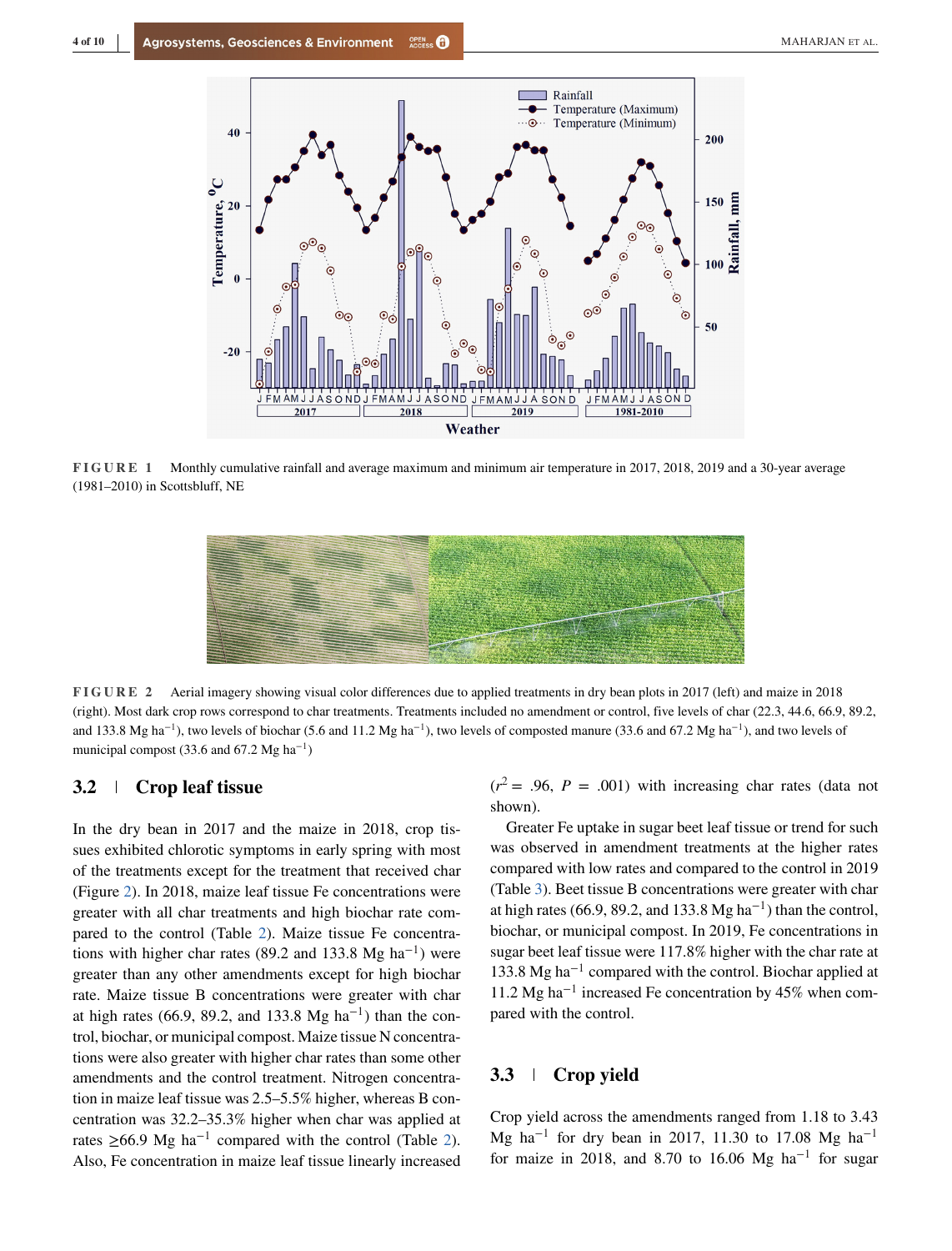#### <span id="page-5-0"></span>**TABLE 2** Effects of amendments type and rate on maize leaf tissue nutrients concentration in 2018

| <b>Treatment</b>  | Rate                     | $\mathbf N$        | P               | $\mathbf K$ | Ca        | Mg        | S         | Zn        | Fe     | Mn                   | Cu        | B        | Mo        |
|-------------------|--------------------------|--------------------|-----------------|-------------|-----------|-----------|-----------|-----------|--------|----------------------|-----------|----------|-----------|
|                   | $Mg$ ha <sup>-1</sup>    |                    |                 | $\%$        |           |           |           |           |        | -mg kg <sup>-1</sup> |           |          |           |
| Control           | $\qquad \qquad -$        | 3.1bc <sup>a</sup> | 0.4             | 3.4         | 0.5       | 0.2       | 0.3       | 36.0      | 41.0c  | 97.0ab               | 11.6      | 13.2cd   | 0.8       |
| Char              | 22.3                     | 3.0c               | 0.4             | 3.3         | 0.5       | 0.2       | 0.3       | 34.5      | 66.7ab | 89.5bcd              | 10.7      | 15.7abc  | 0.7       |
|                   | 44.6                     | 3.1bc              | 0.4             | 3.4         | 0.5       | 0.2       | 0.3       | 34.5      | 61.7ab | 95.0abc              | 11.5      | 16.1abc  | 0.7       |
|                   | 66.9                     | 3.2a               | 0.3             | 3.3         | 0.6       | 0.2       | 0.3       | 38.5      | 68.3ab | 94.3abc              | 12.1      | 17.9a    | 0.8       |
|                   | 89.2                     | 3.1ab              | 0.3             | 3.3         | 0.5       | 0.2       | 0.3       | 36.3      | 73.7a  | 91.0abcd             | 11.6      | 17.4ab   | 0.7       |
|                   | 133.8                    | 3.2a               | 0.3             | 3.1         | 0.5       | 0.2       | 0.3       | 35.5      | 71.8a  | 84.0d                | 11.3      | 17.7a    | 0.9       |
| <b>Biochar</b>    | 5.6                      | 3.1bc              | 0.4             | 3.4         | 0.5       | 0.2       | 0.4       | 38.0      | 53.0bc | 96.3ab               | 11.9      | 12.5d    | 0.3       |
|                   | 11.2                     | 3.1abc             | 0.4             | 3.2         | 0.5       | 0.2       | 0.4       | 33.3      | 59.7ab | 98.0a                | 11.2      | 12.3d    | 0.8       |
| Composted manure  | 33.6                     | 3.1bc              | 0.4             | 3.3         | 0.5       | 0.2       | 0.3       | 36.0      | 50.3bc | 88.0cd               | 10.9      | 14.6bcd  | 1.0       |
|                   | 67.2                     | 3.1bc              | 0.4             | 3.3         | 0.5       | 0.2       | 0.3       | 37.5      | 55.7bc | 91.8abc              | 10.8      | 15.0abcd | 0.7       |
| Municipal compost | 33.6                     | 3.1bc              | 0.3             | 3.3         | 0.5       | 0.2       | 0.4       | 36.5      | 52.7bc | 91.2abcd             | 11.2      | 12.4d    | 1.1       |
|                   | 67.2                     | 3.1abc             | 0.4             | 3.3         | 0.6       | 0.2       | 0.3       | 34.8      | 52.3bc | 89.8bcd              | 11.5      | 14.0cd   | 0.8       |
| Significance      | $\overline{\phantom{0}}$ | ***                | NS <sup>b</sup> | <b>NS</b>   | <b>NS</b> | <b>NS</b> | <b>NS</b> | <b>NS</b> | **     | $*$                  | <b>NS</b> | ***      | <b>NS</b> |

<sup>a</sup>Means for each nutrient followed by the same lowercase letters are not significantly different.

 $*$ *\*P* < 0.01,

\*Significant at the .05 probability level.

\*\*Significant at the .01 probability level.

\*\*\*Significant at the 0.001 probability level.

<sup>b</sup>NS, not significant.

**TABLE 3** Effects of amendments type and rate on sugar beet leaf tissue nutrients concentration in 2019

| <b>Treatment</b>  | Rate                  | N               | $\mathbf{P}$ | $\mathbf K$ | Ca        | Mg        | S         | Zn        | Fe                 | Mn            | Cu        | B         | Mo        |
|-------------------|-----------------------|-----------------|--------------|-------------|-----------|-----------|-----------|-----------|--------------------|---------------|-----------|-----------|-----------|
|                   | $Mg$ ha <sup>-1</sup> |                 |              | %           |           |           |           |           |                    | -mg $kg^{-1}$ |           |           |           |
| Control           | $\qquad \qquad -$     | 4.4             | 0.3          | 4.5         | 1.0       | 0.8       | 0.3       | 24.0      | 377bc <sup>a</sup> | 73.3          | 6.7       | 28.6      | 0.3       |
| Char              | 22.3                  | 4.5             | 0.4          | 4.2         | 1.0       | 0.7       | 0.3       | 23.3      | 622abc             | 78.3          | 7.0       | 26.5      | 0.2       |
|                   | 44.6                  | 4.5             | 0.3          | 4.4         | 1.1       | 0.7       | 0.3       | 26.0      | 480bc              | 76.3          | 6.8       | 28.7      | 0.2       |
|                   | 66.9                  | 4.4             | 0.4          | 4.4         | 1.0       | 0.7       | 0.3       | 24.5      | 475bc              | 72.8          | 6.8       | 29.1      | 0.3       |
|                   | 89.2                  | 4.3             | 0.3          | 4.0         | 1.1       | 0.8       | 0.3       | 22.5      | 674ab              | 77.3          | 6.5       | 29.6      | 0.3       |
|                   | 133.8                 | 4.4             | 0.4          | 4.1         | 1.1       | 0.7       | 0.3       | 21.8      | 820a               | 73.0          | 8.2       | 26.9      | 0.4       |
| Biochar           | 5.6                   | 4.6             | 0.3          | 4.6         | 1.0       | 0.8       | 0.3       | 24.5      | 322c               | 74.0          | 6.4       | 28.5      | 0.2       |
|                   | 11.2                  | 4.5             | 0.3          | 4.2         | 1.1       | 0.8       | 0.3       | 26.3      | 546abc             | 80.8          | 6.8       | 28.1      | 0.3       |
| Composted manure  | 33.6                  | 4.6             | 0.4          | 4.3         | 0.9       | 0.8       | 0.3       | 20.5      | 416bc              | 76.8          | 7.7       | 28.5      | 0.3       |
|                   | 67.2                  | 4.4             | 0.3          | 4.3         | 1.1       | 0.7       | 0.3       | 21.3      | 583abc             | 69.5          | 6.2       | 26.7      | 0.2       |
| Municipal compost | 33.6                  | 4.4             | 0.4          | 4.2         | 1.0       | 0.7       | 0.3       | 23.3      | 444bc              | 70.0          | 7.6       | 29.3      | 0.3       |
|                   | 67.2                  | 4.2             | 0.3          | 4.0         | 1.0       | 0.8       | 0.3       | 21.8      | 678ab              | 76.3          | 6.3       | 27.5      | 0.3       |
| Significance      | —                     | NS <sup>b</sup> | <b>NS</b>    | <b>NS</b>   | <b>NS</b> | <b>NS</b> | <b>NS</b> | <b>NS</b> | $\ast$             | <b>NS</b>     | <b>NS</b> | <b>NS</b> | <b>NS</b> |

<sup>a</sup>Means for each nutrient followed by the same lowercase letters are not significantly different.

\*Significant at the .05 probability level.

<sup>b</sup>NS, not significant.

beet in 2019 (Table [4\)](#page-6-0). Dry beans and sugar beet crops were not influenced by amendment types and rates. All char treatments except for the lowest char rate (22.3 Mg ha<sup>-1</sup>) increased maize yield compared with the control treatment. Maize yield increased ( $r^2 = .97$ ,  $P = .001$ ) with increasing rates of char (data not shown). The highest char rate treatment (133.8 Mg ha<sup>-1</sup>) had greater maize grain yield than all other treatments but char at 66.9 Mg ha<sup> $-1$ </sup> and municipal compost at 67.2 Mg ha<sup>−</sup>1. Both municipal compost treatments (33.6 and 67.2 Mg ha<sup>-1</sup>) and compost manure at 67.2 Mg ha<sup>-1</sup> had yield greater than the control. In 2018, maize yield increased by 5.2–30.1% with char, 1.4–6.7% with biochar, 4.3–17.1%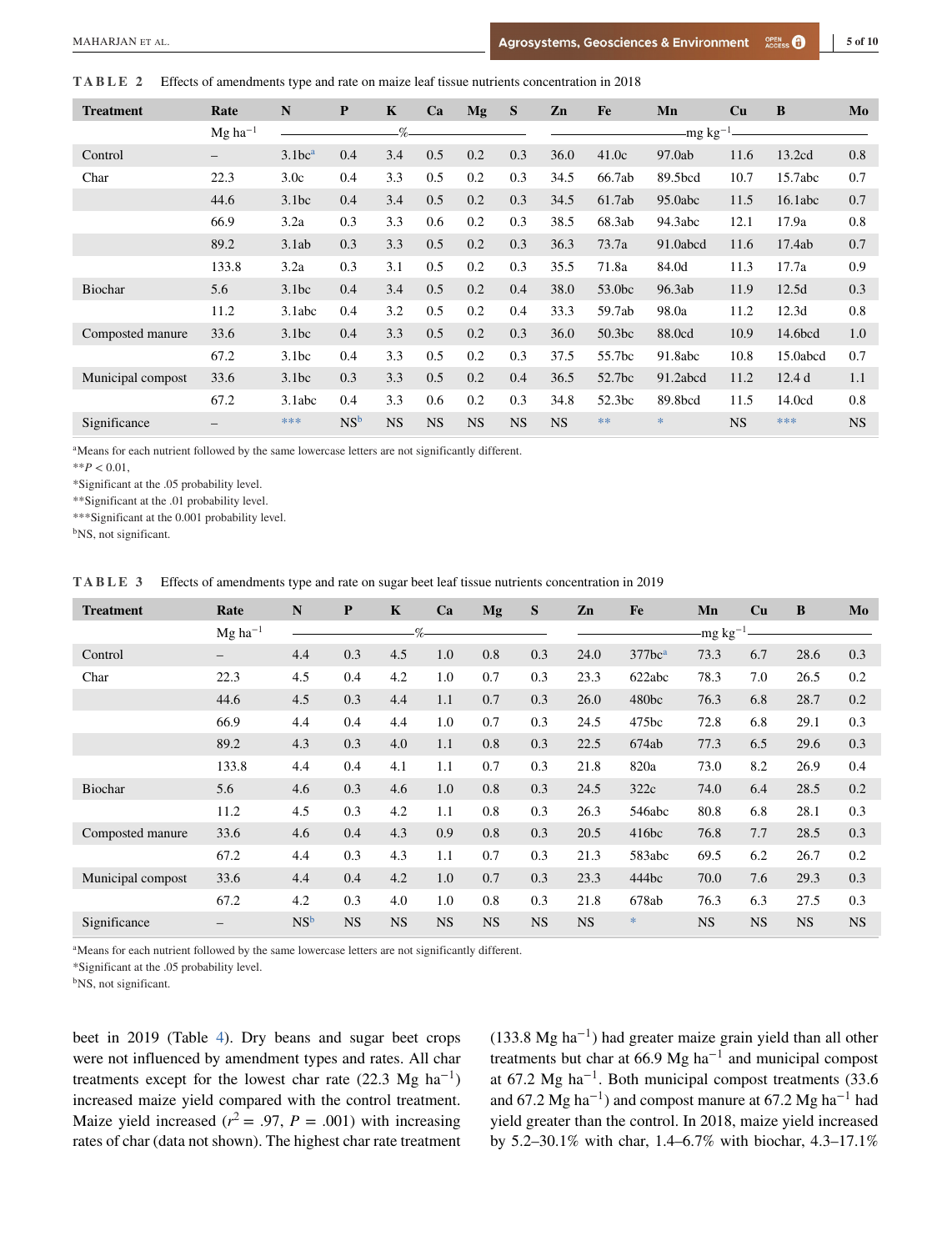<span id="page-6-0"></span>

|                   |       | Yield           |                         |                   |
|-------------------|-------|-----------------|-------------------------|-------------------|
|                   |       | Dry bean        | <b>Maize</b>            | <b>Sugar beet</b> |
| <b>Treatment</b>  | Rate  | (2017)          | (2018)                  | (2019)            |
|                   |       |                 | $Mg$ ha <sup>-1</sup> - |                   |
| Control           |       | 1.79            | $12.41e^{a}$            | 10.62             |
| Char              | 22.3  | 2.37            | 13.12de                 | 10.81             |
|                   | 44.6  | 2.13            | 13.74cd                 | 10.84             |
|                   | 66.9  | 2.02            | 15.12ab                 | 10.94             |
|                   | 89.2  | 2.13            | 14.89bc                 | 12.41             |
|                   | 133.8 | 2.73            | 16.21a                  | 11.84             |
| Biochar           | 5.6   | 2.04            | 12.30e                  | 11.21             |
|                   | 11.2  | 2.08            | 13.24de                 | 11.64             |
| Composted manure  | 33.6  | 2.05            | 13.01 de                | 10.87             |
|                   | 67.2  | 1.75            | 14.65bc                 | 11.04             |
| Municipal compost | 33.6  | 2.05            | 13.94cd                 | 11.31             |
|                   | 67.2  | 2.05            | 15.48ab                 | 11.64             |
| Significance      |       | NS <sup>b</sup> | ***                     | <b>NS</b>         |

<sup>a</sup>Means for each nutrient followed by the same lowercase letters are not significantly different.

\*\*\*Significant at the 0.001 probability level.

<sup>b</sup>NS, not significant.

with composted manure, and 12.2–24.6% with municipal compost compared with the control. The high application rate  $(67.2 \text{ Mg ha}^{-1})$  of composted manure and municipal compost increased maize yield by 11.1–12.6% relative to the low application rate of 33.6 Mg ha<sup>-1</sup>.

The dry bean yield in 2017 and sugar beet yield in 2019 were not statistically influenced by the amendments (Table 4), but the amendments showed a trend for yield increase compared with the control treatment. For example, dry bean yield increased by 12.2–52.4% with char, 13.1–16.4% with biochar, 2.0–14.1% with composted manure, and 14.4% with municipal compost (for both rates) compared with the control treatment. Similarly, sugar beet yield increased by 1.8– 11.5% with char, 5.6–9.6% with biochar, 2.4–4.0% with composted manure, and 6.5–9.6% with municipal compost compared with the control treatment.

## **3.4 Soil chemical properties**

In 1 yr after application, organic amendments increased SOC level by 7–60% in this low C soil (Table 5). Char treatments at  $\geq$ 22.3 Mg ha<sup>-1</sup> had significant increases in SOC compared with the control. Other amendment treatments that had C equivalent equal to or greater than that from 22.3 Mg ha<sup>-1</sup> of char were biochar, compost manure, and municipal compost, all at their high rates (Table 5). There was a significant increase in SOC or trend for such with amendment addition

| <b>Treatment</b>  | Rate                  | Rate           | Soil C      | P value |
|-------------------|-----------------------|----------------|-------------|---------|
|                   | $Mg$ ha <sup>-1</sup> | $Mg C ha^{-1}$ | $g kg^{-1}$ |         |
| Control           |                       |                | 7.3         |         |
| Char              | 22.3                  | 6.5            | 10.2        | .01     |
|                   | 44.6                  | 13.1           | 11.7        | .01     |
|                   | 66.9                  | 19.6           | 9.0         | .37     |
|                   | 89.2                  | 26.1           | 11.4        | .01     |
|                   | 133.8                 | 39.2           | 10.7        | .02     |
| Biochar           | 5.6                   | 4.8            | 9.5         | .22     |
|                   | 11.2                  | 9.6            | 9.9         | .11     |
| Composted manure  | 33.6                  | 4.2            | 7.8         | .87     |
|                   | 67.2                  | 8.4            | 10.1        | .13     |
| Municipal compost | 33.6                  | 6.1            | 8.0         | .54     |
|                   | 67.2                  | 12.2           | 10.0        | .04     |

at ≥6.5 Mg C ha<sup>-1</sup> (char and municipal compost at *P* < .05, and biochar and compost manure at  $P \leq .13$ ).

Amendments also had a significant effect on pH and Ca concentrations (Table [6\)](#page-7-0). Soil pH increased in the municipal compost at 33.6 Mg ha<sup>-1</sup> compared with the control. Char applied at 89.2 Mg ha<sup>-1</sup> and biochar at 5.6 Mg ha<sup>-1</sup> also increased Ca level in soil solution compared with the control. There was no effect of soil amendments on N, P, K Mg, S, Fe, B, Zn, and cation exchange capacity. The addition of composted manure or municipal compost did not significantly change the level of P or K in soil.

### **3.5 Trace metal in grain samples**

In 2017 and 2018, harvested grain samples from the control and char treatments ( $\geq$ 44.6 Mg ha<sup>-1</sup>) analyzed for any potential trace metal accumulation showed no significant difference in metal concentrations. All measured trace metal concentrations were either below the detection limit or phytotoxicity limits of heavy metal for soil contamination (Cameron, [1992\)](#page-8-0).

## **4 DISCUSSION**

The organic amendments showed no effect on dry bean yield, which could be related to the fact that these amendments were applied shortly before dry bean planting. Previous research documented that amendments such as char and biochar may need more than 1 yr to interact with soil (Fernández et al., [2007;](#page-9-0) Kammann et al., [2011\)](#page-9-0). In the second year, maize yield was enhanced with organic amendment, especially with char, municipal compost, and high compost manure rate. The bad weather that occurred in 2019 negatively influenced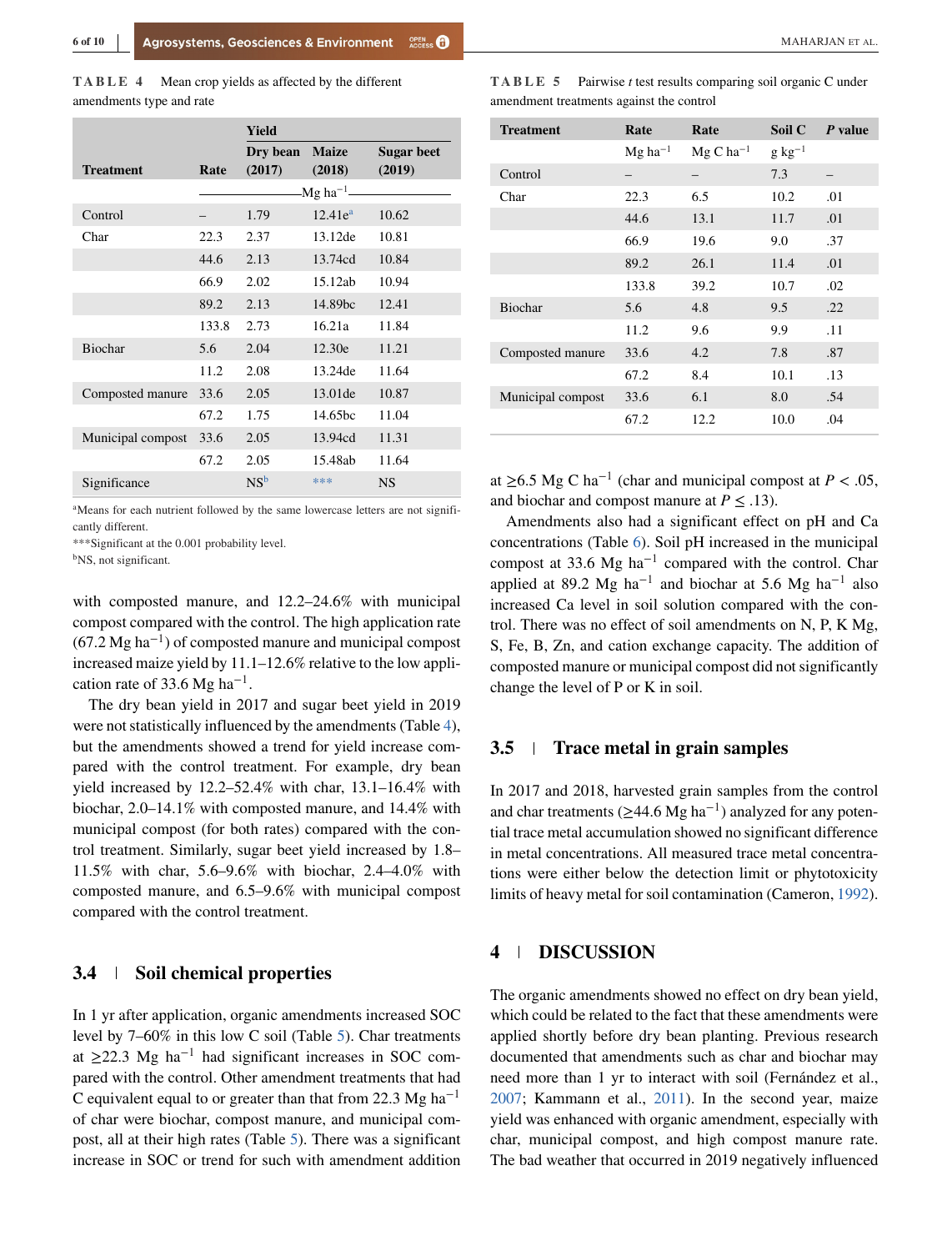<span id="page-7-0"></span>**TABLE 6** Mean soil chemical properties as affected by the different treatments in 2018

| <b>Treatment</b>  | Rate                     | pH               | N              | $\mathbf{P}$ | $\mathbf K$ | Ca       | Mg            | S         | Fe        | B         | Zn        | <b>CEC<sup>a</sup></b> |
|-------------------|--------------------------|------------------|----------------|--------------|-------------|----------|---------------|-----------|-----------|-----------|-----------|------------------------|
|                   | $Mg$ ha <sup>-1</sup>    |                  |                |              |             |          | -mg $kg^{-1}$ |           |           |           |           | cmol $kg^{-1}$         |
| Control           | $\qquad \qquad -$        | 8.3 <sup>b</sup> | 13.6           | 29.1         | 686         | 4,204bc  | 520           | 31.7      | 2.4       | 1.4       | 2.2       | 28.0                   |
| Char              | 22.3                     | 8.4ab            | 12.1           | 26.4         | 693         | 4,310ab  | 545           | 35.7      | 2.3       | 1.3       | 2.1       | 28.3                   |
|                   | 44.6                     | 8.3 <sub>b</sub> | 15.2           | 28.3         | 720         | 4,249abc | 518           | 37.0      | 2.3       | 1.4       | 2.0       | 27.9                   |
|                   | 66.9                     | 8.3 <sub>b</sub> | 16.4           | 57.8         | 799         | 4.296ab  | 496           | 38.1      | 2.9       | 0.9       | 2.4       | 27.7                   |
|                   | 89.2                     | 8.4ab            | 13.5           | 19.1         | 656         | 4,388a   | 533           | 48.8      | 2.1       | 1.4       | 2.4       | 28.5                   |
|                   | 133.8                    | 8.4ab            | 12.0           | 29.9         | 703         | 4,275abc | 529           | 24.0      | 2.3       | 1.2       | 2.0       | 28.0                   |
| <b>Biochar</b>    | 5.6                      | 8.4ab            | 12.1           | 21.1         | 649         | 4.380a   | 498           | 27.1      | 2.1       | 0.9       | 1.8       | 28.1                   |
|                   | 11.2                     | 8.4ab            | 10.4           | 28.3         | 714         | 4,214bc  | 486           | 30.6      | 2.3       | 0.9       | 2.0       | 27.4                   |
| Composted manure  | 33.6                     | 8.4ab            | 15.6           | 43.7         | 751         | 4,147c   | 513           | 29.2      | 2.4       | 1.1       | 2.2       | 27.4                   |
|                   | 67.2                     | 8.3 <sub>b</sub> | 14.1           | 39.1         | 748         | 4,251abc | 536           | 38.0      | 2.4       | 1.6       | 2.2       | 28.2                   |
| Municipal compost | 33.6                     | 8.5a             | 11.8           | 24.8         | 639         | 4,233bc  | 502           | 31.5      | 2.1       | 1.1       | 2.4       | 27.4                   |
|                   | 67.2                     | 8.4ab            | 20.3           | 34.8         | 752         | 4,262abc | 500           | 37.4      | 2.2       | 1.3       | 2.2       | 27.8                   |
| Significance      | $\overline{\phantom{0}}$ | $\ast$           | $NS^{\dagger}$ | <b>NS</b>    | <b>NS</b>   | $\ast$   | <b>NS</b>     | <b>NS</b> | <b>NS</b> | <b>NS</b> | <b>NS</b> | <b>NS</b>              |

aCEC, cation exchange capacity.

<sup>b</sup>Means in a column followed by the same lowercase letter are not significantly different.

\*Significant at the .05 probability level. †NS, not significant.

sugar beet yield regardless of types and rates of amendments, including the control treatment.

Given all other management was the same, any yield benefit observed with these treatments would imply that these amendments might have improved soil nutrient availability, soil properties, and processes that subsequently affected yield. Compost materials are well recognized to improve soil properties and crop yield over time (D'Hose et al., [2012\)](#page-8-0). Enhanced micronutrient uptake might have contributed to yield gain in maize in 2018 in case of char amendment. This result aligns with a report by Joseph et al. [\(2014\)](#page-9-0) where improved canola and wheat yields were observed due to increased Fe and Zn uptake with pyrite amendment and sulfur-oxidizing bacteria.

Iron chlorosis is common in calcareous soil, particularly early in the spring when there is considerable precipitation. In the current study, the soil had a pH of 8.2, and in May of all 3 yr, there was *>*30-yr average precipitation (normal: 65 mm; 2017: 101 mm; 2018: 230 mm; and 2019: 129 mm). This led to chlorotic symptoms due to Fe deficiency to be visible in the amendment plots except char plots in 2017 and 2018. Although chlorotic symptoms often disappear in the later stages of growth, amendments that increased Fe concentration could reduce chlorosis symptoms and increase crop yields observed with maize in 2018 (Naeve, [2006\)](#page-9-0).

Increased nutrient concentrations such as N, Fe, Mn, and B in crops' leaf tissue, in some amendments more than others, suggested that release of essential nutrients needed for different stages of crop establishment depends upon amendment type and composition (Dumroese et al., [2011;](#page-8-0) Gonzalez et al., [2001;](#page-9-0) Pandey et al., [2009\)](#page-9-0). Char might enhance soil fertility

through greater nutrient availability. Nitrogen volatilization loss is reduced after char application due to its considerably high surface area (82 m<sup>2</sup> g<sup>-1</sup>) and cation exchange capacity of 46.9 cmol kg<sup>-1</sup> (Panday et al., [2020\)](#page-9-0) that jointly increase its sorption capacity (Jamieson et al., [2014\)](#page-9-0). Previous research documented that crop nutrient uptake depends on vegetative growth rate that involves many factors affecting crop growth and development, including C assimilation of the crop (Gastal & Lemaire, [2002\)](#page-9-0) and micronutrient uptake (Joseph et al., [2014\)](#page-9-0).

Compared with other amendments, biochar was applied at much lower rates. Biochar contains a high C concentration (85.4% in this study) and often improves soil properties (Blanco-Canqui, [2017\)](#page-8-0). Limited or no effect of biochar in the present study may be due to the low (11.2 Mg ha<sup>-1</sup>) application rate (Blanco-Canqui, [2019\)](#page-8-0) to slightly alkaline soil. Previous studies found positive effects of biochar on degraded and coarse-textured soils under application rate  $> 50$  Mg ha<sup>-1</sup> (Chan et al., [2008;](#page-8-0) Kammann et al., [2011\)](#page-9-0). Most positive results on biochar were reported from acidic soils due to the potential liming effect of biochar on crop yields (Burell et al., [2016;](#page-8-0) Liu et al., [2012\)](#page-9-0).

Blanco-Canqui et al. [\(2020\)](#page-8-0) reported char that at *>*67.3 Mg ha<sup> $-1$ </sup> increased soil C where the initial SOC was > 10 g kg<sup>-1</sup>. In contrast, the current study soil had a much lower initial organic C (7 g kg<sup>-1</sup>), and char as low as 22.3 Mg ha<sup>-1</sup> increased soil C compared with the control. The increase in SOC associated with amendment addition at  $\geq$ 6.5 Mg C ha<sup>-1</sup> (char and municipal compost at  $P < .05$ , and biochar and compost manure at  $P \leq .13$ ) supported our hypothesis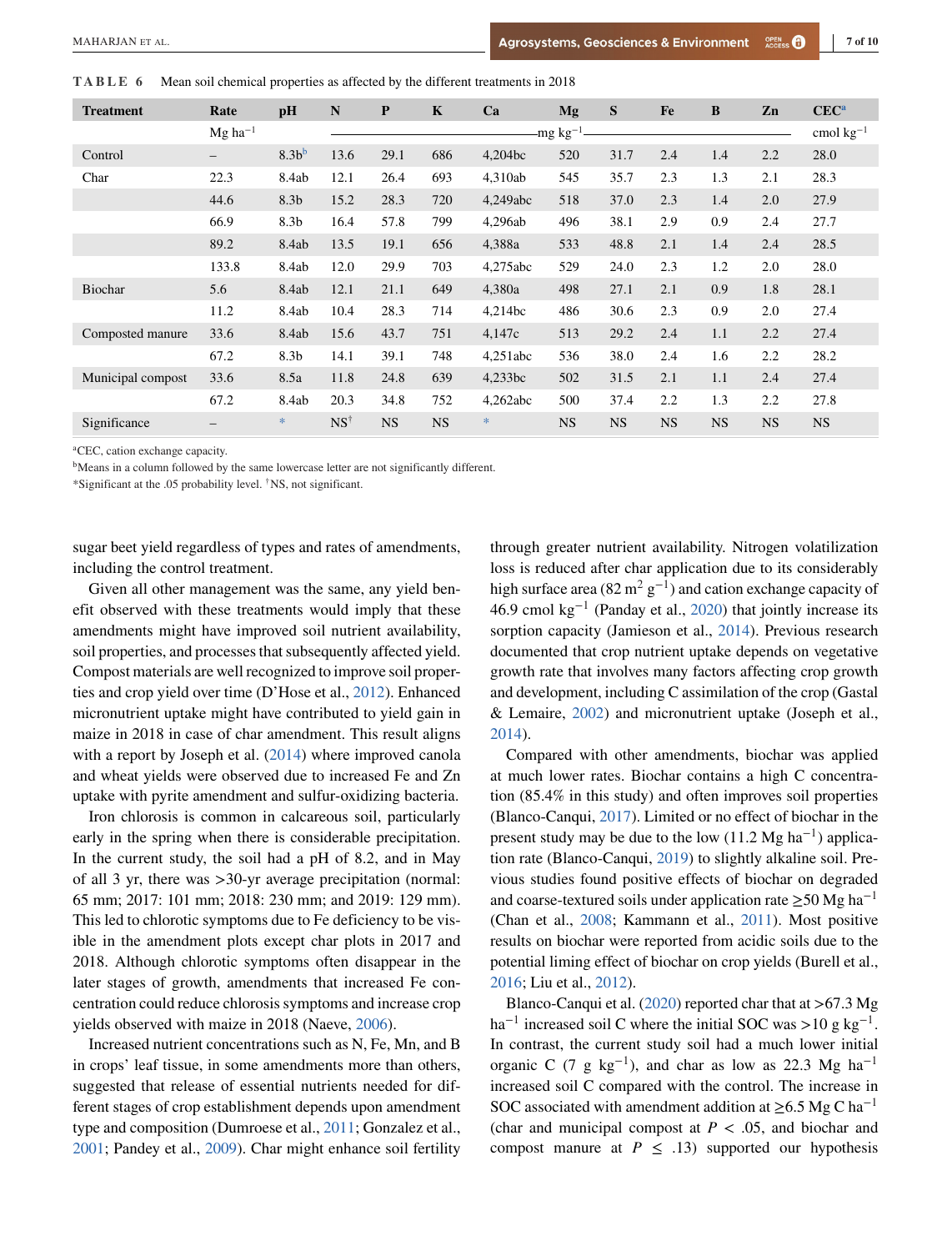<span id="page-8-0"></span>regarding enhancing SOC with organic amendments at optimal rates.

It is anticipated that organic amendments can have broader impacts on soil chemical properties and crop yields in the period longer than the scope of this experiment. This 3-yr data supported the hypothesis that organic amendments such as char, compost manure, and municipal compost can improve crop yield compared with the control. The data partially supported our hypothesis regarding crop nutrient uptake. There was a minimal improvement with macronutrient uptake, but some of the amendments at specific rates improved micronutrient uptake.

There was no heavy metal accumulation in harvested grains under different rates of char. However, there may be other limitations, such as an increase in salt content (which could affect the growth of sensitive crops) and adverse effects of herbicide and pesticide sorption (Herrera et al., [2008;](#page-9-0) Singh & Ghoshal, [2010\)](#page-10-0). Study shows that some biochar products may be toxic depending upon the source materials (Kookana et al., [2011\)](#page-9-0). Composted manure and municipal compost often contain pathogens and high levels of dissolved salts in soil (Nicholson et al., [2003\)](#page-9-0). Therefore, care needs to be taken when adding different types and rates of organic amendment to prevent salt buildup and unwanted toxic material accumulation in soil.

In the current study, all amendments except biochar were locally and abundantly available. It is important to account for added operational costs for any amendment depending on the source, availability, and transportation cost. Therefore, economics will be another important factor to consider before deciding on amendments.

# **5 CONCLUSION**

Our results suggest that locally available amendments including char, municipal compost, or composted manure can increase productivity of low organic C (7 g kg<sup>-1</sup>) soils in semiarid regions. Increased maize yield after these amendments could be related to increased micronutrient uptake, and improved soil properties, including SOC. Biochar had a limited effect on crop yields as rates of application were low (as high as 11.2 Mg ha<sup>-1</sup>). Long-term evaluation is required to determine the effects of amendments on soil properties and crop yields. Production and transport costs can make some potential additives prohibitive for broader use in agriculture. Locally available potential soil amendments should be evaluated in agricultural regions as done in this study.

We acknowledge Western Sugar Cooperative for research funding and char material, and High Plains Biochar for providing with biochar for this study.

## **AUTHOR CONTRIBUTIONS**

Bijesh Maharjan: Conceptualization; Data curation; Formal analysis; Funding acquisition; Investigation; Methodology; Project administration; Resources; Software; Supervision; Writing-original draft; Writing-review & editing. Dinesh Panday: Formal analysis; Investigation; Writing-original draft; Writing-review & editing. Humberto Blanco: Investigation; Supervision; Writing-original draft; Writing-review & editing. Maysoon M. Mikha: Investigation; Writing-review & editing.

The authors declare no conflict of interest.

#### ORCID

**Bijesh Maharjan** <https://orcid.org/0000-0002-4728-7956> *Dinesh Panday* <https://orcid.org/0000-0001-8452-3797> *Humberto Blanco-Canqui* [https://orcid.org/0000-0002-](https://orcid.org/0000-0002-9286-8194) [9286-8194](https://orcid.org/0000-0002-9286-8194)

- Antonious, G. F. (2016). Soil amendments for agricultural production. In M. L. Larramendy & S. Soloneski (Eds.), *Organic fertilizers: From basic concepts to applied outcomes* (pp. 157–187). Intech.
- Blanco-Canqui, H. (2017). Biochar and soil physical properties. *Soil Science Society of America Journal*, *81*, 687–711. [https://doi.org/10.](https://doi.org/10.2136/sssaj2017.01.0017) [2136/sssaj2017.01.0017](https://doi.org/10.2136/sssaj2017.01.0017)
- Blanco-Canqui, H. (2019). Biochar and water quality. *Journal of Environmental Quality*, *48*, 2–15. [https://doi.org/10.2134/jeq2018.](https://doi.org/10.2134/jeq2018.06.0248) [06.0248](https://doi.org/10.2134/jeq2018.06.0248)
- Blanco-Canqui, H., Kaiser, M., Hergert, G. W., Creech, C. F., Nielsen, R., Maharjan, B., Easterly, A. C., & Lawrence, N. C. (2020). Can char carbon enhance soil properties and crop yields in low-carbon soils? Insights after two years. *Journal of Environmental Quality*, *49*, 1251– 1263. <https://doi.org/10.1002/jeq2.20111>
- Bouzaiane, O., Cherif, H., Saidi, N., Jedidi, N., & Hassen, A. (2007). Effects of municipal solid waste compost application on the microbial biomass of cultivated and non-cultivated soil in a semi-arid zone. *Waste Management & Research*, *25*, 334–342. [https://doi.org/](https://doi.org/10.1177/0734242X07078287) [10.1177/0734242X07078287](https://doi.org/10.1177/0734242X07078287)
- Burrell, L. D., Zehetner, F., Rampazzo, N., Wimmer, B., & Soja, G. (2016). Long-term effects of biochar on soil physical properties. *Geoderma*, *282*, 96–102. [https://doi.org/10.1016/j.geoderma.2016.](https://doi.org/10.1016/j.geoderma.2016.07.019) [07.019](https://doi.org/10.1016/j.geoderma.2016.07.019)
- Cameron, R. E. (1992). *Guide to site and soil description for hazardous waste site characterization. Volume 1: Metals* (EPA/600/4-91/029). USEPA.
- Chan, K. Y., Van Zwieten, L., Meszaros, I., Downie, A., & Joseph, S. (2008). Agronomic values of greenwaste biochar as a soil amendment. *Soil Research*, *45*, 629–634. <https://doi.org/10.1071/SR07109>
- D'Hose, T., Cougnon, M., De Vliegher, A., Willekens, K., Van Bockstaele, E., & Reheul, D. (2012). Farm compost application: effects on crop performance. *Compost Science & Utilization*, *20*, 49–56. <https://doi.org/10.1080/1065657X.2012.10737022>
- Dumroese, R. K., Heiskanen, J., Englund, K., & Tervahauta, A. (2011). Pelleted biochar: Chemical and physical properties show potential use as a substrate in container nurseries. *Biomass and Bioenergy*, *35*, 2018–2027. <https://doi.org/10.1016/j.biombioe.2011.01.053>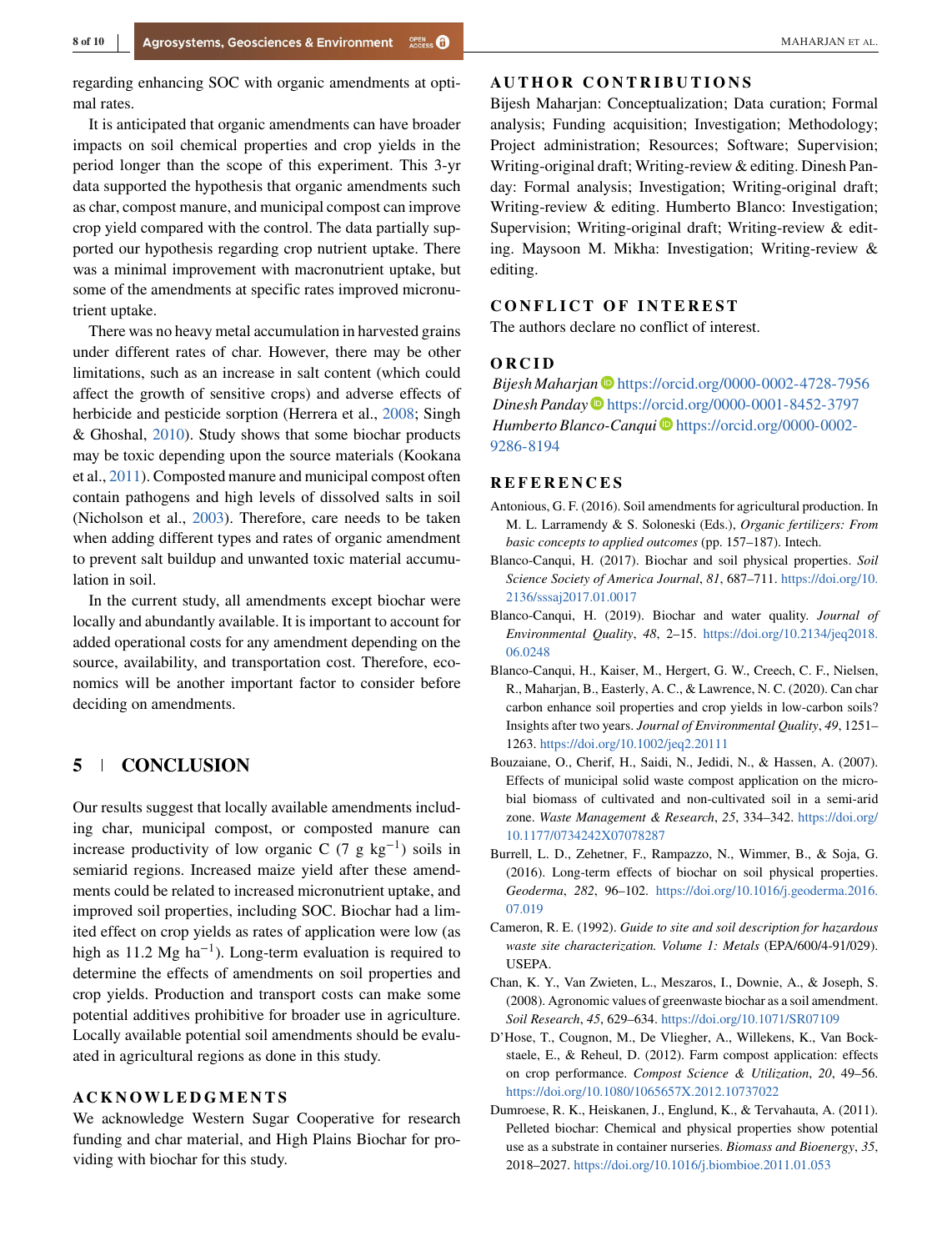- <span id="page-9-0"></span>Fernández, J. M., Plaza, C., Hernández, D., & Polo, A. (2007). Carbon mineralization in an arid soil amended with thermally-dried and composted sewage sludges. *Geoderma*, *137*, 497–503. [https://doi.org/10.](https://doi.org/10.1016/j.geoderma.2006.10.013) [1016/j.geoderma.2006.10.013](https://doi.org/10.1016/j.geoderma.2006.10.013)
- Filiberto, D., & Gaunt, J. (2013). Practicality of biochar additions to enhance soil and crop productivity. *Agriculture*, *3*, 715–725. <https://doi.org/10.3390/agriculture3040715>
- Gastal, F., & Lemaire, G. (2002). N uptake and distribution in crops: An agronomical and ecophysiological perspective. *Journal of Experimental Botany*, *53*, 789–799. [https://doi.org/10.1093/jexbot/53.370.](https://doi.org/10.1093/jexbot/53.370.789) [789](https://doi.org/10.1093/jexbot/53.370.789)
- Gonzalez, D., Alvarez, R., & Matheus, J. (2001). Comparison of three organic fertilizers for the production of sweetcorn (*Zea mays saccharata*). *Proceedings of the Inter American Society for Tropical Horticulture*, *45*, 106–109.
- Hergert, G. W., & Nielsen, R. A. (2010). Effect of manure compost on sugar beet yield and quality. In *Proceedings of the American Society of Sugar Beet Technologies, 2011*. American Society of Sugar Beet Technologies.
- Herrera, F., Castillo, J. E., Chica, A. F., & López Bellido, L. (2008). Use of municipal solid waste compost (MSWC) as a growing medium in the nursery production of tomato plants. *Bioresource Technology*, *99*, 287–296. <https://doi.org/10.1016/j.biortech.2006.12.042>
- Hosseinpur, A. R., Kiani, Sh., & Halvaei, M. (2012). Impact of municipal compost on soil phosphorus availability and mineral phosphorus fractions in some calcareous soils. *Environmental Earth Sciences*, *67*, 91–96. <https://doi.org/10.1007/s12665-011-1482-1>
- HPRCC. (2019). *Homepage*. High Plains Regional Climate Center. <http://climod.unl.edu/>
- Jamieson, T., Sager, E., & Guéguen, C. (2014). Characterization of biochar-derived dissolved organic matter using U.V.–visible absorption and excitation–emission fluorescence spectroscopies. *Chemosphere*, *103*, 197–204. [https://doi.org/10.1016/j.chemosphere.2013.](https://doi.org/10.1016/j.chemosphere.2013.11.066) [11.066](https://doi.org/10.1016/j.chemosphere.2013.11.066)
- Jedidi, N., Hassen, A., Van Cleemput, O., & M'Hiri, A. (2004). Microbial biomass in a soil amended with different types of organic wastes. *Waste Management & Research*, *22*, 93–99.
- Joseph, A. R., Kavimandan, S. K., Tilak, K. V. B. R., & Nain, L. (2014). Response of canola and wheat to amendment of pyrite and sulphuroxidizing bacteria in soil. *Archives of Agronomy and Soil Science*, *60*, 367–375. <https://doi.org/10.1080/03650340.2013.799275>
- Kammann, C. I., Linsel, S., Gößling, J. W., & Koyro, H.-W. (2011). Influence of biochar on drought tolerance of *Chenopodium quinoa* Willd and on soil–plant relations. *Plant and Soil*, *345*, 195–210. <https://doi.org/10.1007/s11104-011-0771-5>
- Kätterer, T., Roobroeck, D., Andrén, O., Kimutai, G., Karltun, E., Kirchmann, H., Nyberg, G., Vanlauwe, B., & Röing De Nowina, K. (2019). Biochar addition persistently increased soil fertility and yields in maize-soybean rotations over 10 years in sub-humid regions of Kenya. *Field Crops Research*, *235*, 18–26. [https://doi.org/10.1016/j.fcr.2019.](https://doi.org/10.1016/j.fcr.2019.02.015) [02.015](https://doi.org/10.1016/j.fcr.2019.02.015)
- Kookana, R. S., Sarmah, A. K., Van Zwieten, L., Krull, E., & Singh, B. (2011). Biochar application to soil: Agronomic and environmental benefits and unintended consequences. *Advances in Agronomy*, *112*, 103–143. [https://doi.org/10.1016/B978-0-12-385538-1.](https://doi.org/10.1016/B978-0-12-385538-1.00003-2) [00003-2](https://doi.org/10.1016/B978-0-12-385538-1.00003-2)
- Larney, F. J., & Angers, D. A. (2012). The role of organic amendments in soil reclamation: A review. *Canadian Journal of Soil Science*, *92*, 19–38.
- Lentz, R. D., Ippolito, J. A., & Spokas, K. A. (2014). Biochar and manure effects on net nitrogen mineralization and greenhouse gas emissions from calcareous soil under corn. *Soil Science Society of America Journal*, *78*, 1641–1655. <https://doi.org/10.2136/sssaj2014.05.0198>
- Littell, R. C., Milliken, G. A., Stroup, W. W., Wolfinger, R. D., & Oliver, S. (2006). *SAS for mixed models*. SAS Publishing.
- Liu, J., Schulz, H., Brandl, S., Miehtke, H., Huwe, B., & Glaser, B. (2012). Short-term effect of biochar and compost on soil fertility and water status of a Dystric Cambisol in NE Germany under field conditions. *Journal of Plant Nutrition and Soil Science*, *175*, 698–707. <https://doi.org/10.1002/jpln.201100172>
- MacCarthy, D. S., Vlek, P. L. G., Bationo, A., Tabo, R., & Fosu, M. (2010). Modeling nutrient and water productivity of sorghum in smallholder farming systems in a semi-arid region of Ghana. *Field Crops Research*, *118*, pp.251-258. [https://doi.org/10.1016/j.fcr.2010.](https://doi.org/10.1016/j.fcr.2010.06.005) [06.005](https://doi.org/10.1016/j.fcr.2010.06.005)
- Mahar, A., Wang, P., Ali, A., Awasthi, M. K., Lahori, A. H., Wang, Q., Li, R., & Zhang, Z. (2016). Challenges and opportunities in the phytoremediation of heavy metals contaminated soils: A review. *Ecotoxicology and Environmental Safety*, *126*, 111–121. [https://doi.org/10.](https://doi.org/10.1016/j.ecoenv.2015.12.023) [1016/j.ecoenv.2015.12.023](https://doi.org/10.1016/j.ecoenv.2015.12.023)
- Maharjan, B., & Hergert, G. W. (2019). Composted cattle manure as a nitrogen source for sugar beet production. *Agronomy Journal*, *111*, 917–923. <https://doi.org/10.2134/agronj2018.09.0567>
- Mantovi, P., Bonazzi, G., Maestri, E., & Marmiroli, N. (2003). Accumulation of copper and zinc from liquid manure in agricultural soils and crop plants. *Plant and Soil*, *250*, 249–257. [https://doi.org/10.1023/A:](https://doi.org/10.1023/A:1022848131043) [1022848131043](https://doi.org/10.1023/A:1022848131043)
- Mbarki, S., Cerdà, A., Zivcak, M., Brestic, M., Rabhi, M., Mezni, M., Jedidi, N., Abdelly, C., & Pascual, J. A. (2018). Alfalfa crops amended with MSW compost can compensate the effect of salty water irrigation depending on the soil texture. *Process Safety and Environmental Protection*, *115*, 8–16. <https://doi.org/10.1016/j.psep.2017.09.001>
- Mikha, M. M., Benjamin, J. G., Vigil, M. F., & Poss, D. J. (2017). Manure and tillage use in remediation of eroded land and impacts on soil chemical properties. *PLOS ONE*, *12*, e0175533. [https://doi.org/10.](https://doi.org/10.1371/journal.pone.0175533) [1371/journal.pone.0175533](https://doi.org/10.1371/journal.pone.0175533)
- Mikha, M. M., Stahlman, P. W., Benjamin, J. G., & Geier, P. W. (2014). Remediation/restoration of degraded soil: II. Impact on crop production and nitrogen dynamics. *Agronomy Journal*, *106*, 261–272. <https://doi.org/10.2134/agronj2013.0279>
- Naeve, S. L. (2006). Iron deficiency chlorosis in soybean. *Agronomy Journal*, *98*, 1575–1581. <https://doi.org/10.2134/agronj2006.0096>
- Nicholson, F. A., Smith, S. R., Alloway, B. J., Carlton-Smith, C., & Chambers, B. J. (2003). An inventory of heavy metals inputs to agricultural soils in England and Wales. *Science of the Total Environment*, *311*, 205–219. [https://doi.org/10.1016/S0048-9697\(03\)00139-6](https://doi.org/10.1016/S0048-9697(03)00139-6)
- Nielsen, D. C., & Calderón, F. J. (2011). Fallow effects on soil. In J. L. Hatfield & T. J. Sauer (Eds.), *Soil management: Building a stable base for agriculture* (pp. 287–300). ASA and SSSA.
- Panday, D., Mikha, M. M., Collins, H. P., Jin, V. L., Kaiser, M., Cooper, J., Malakar, A., & Maharjan, B. (2020). Optimum rates of surface applied coal char decreased soil ammonia volatilization loss. *Journal of Environmental Quality*, *49*, 256–272. [https://doi.org/10.1002/jeq2.](https://doi.org/10.1002/jeq2.20023) [20023](https://doi.org/10.1002/jeq2.20023)
- Pandey, V. C., Abhilash, P. C., Upadhyay, R. N., & Tewari, D. D. (2009). Application of fly ash on the growth performance and translocation of toxic heavy metals within *Cajanus cajan* L.: Implication for safe utilization of fly ash for agricultural production. *Journal of Hazardous*